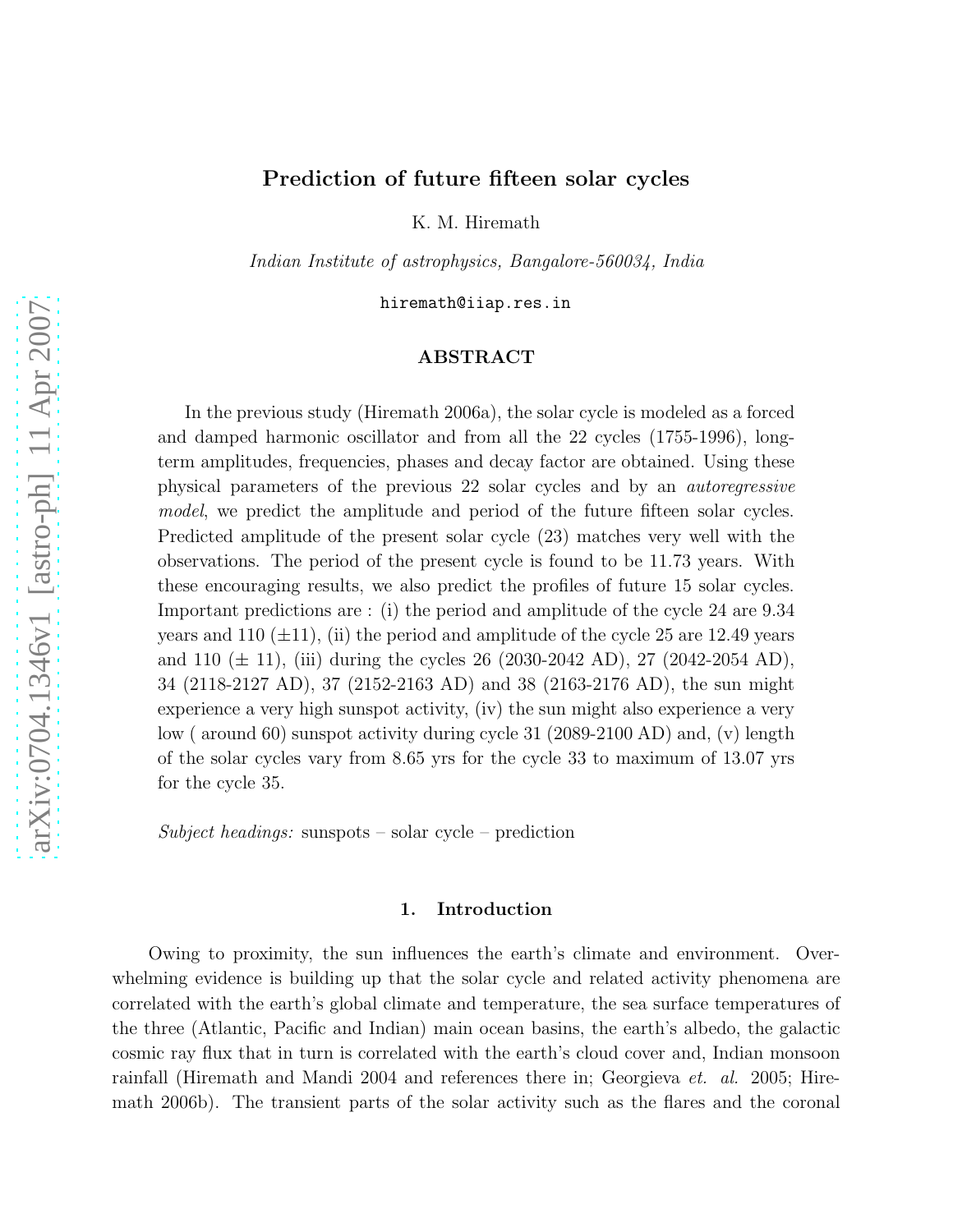mass ejections that are directed towards the earth create havoc in the earth's atmosphere by disrupting the global communication, reducing life time of the earth bound satellites and, keep in dark places of the earth that are at higher latitudes by breaking the electric power grids. Owing to sun's immense influence of space weather effects on the earth's environment and climate, it is necessary to predict and know in advance different physical parameters such as amplitude and period of the future solar cycles.

There are many predictions in the literature (Ohl 1966; Feynman 1982; Feynman and Gu 1986; Kane 1999; Hathaway, Wilson and Reichmann 1999; Badalyan, Obrido and Sykora 2001; Duhau 2003 Sello 2003; Maris, Poepscu and Besliu 2003; Euler and Smith 2004; Maris, Poepscu and Besliu 2004; Kaftan 2004; Echer *et. al.* 2004; Gholipour *et. al.,* 2005; Schatten 2005; Li, Gao and Su 2005; Svaalgaard, Cliver and Kamide 2005; Chopra and Dabas 2006; Dikpati, Toma and Gilman 2006; Du 2006; Hathaway and Wilson 2006; Clilverd *et. al.,* 2006; Tritakis and Vasilis 2006; Lantos 2006; Lundstedt 2006; Wang and Sheeley 2006; Choudhuri, Chatterjee and Jiang 2007; Javaraiah 2007) on the previous and future 24th solar cycles and beyond. Most of these studies mainly concentrate on prediction of the amplitude (maximum sunspot number during a cycle). However, prediction of period (length) of a solar cycle is also very important parameter and the present study fills that gap.

Recently we modeled the solar activity cycle as a forced and damped harmonic oscillator that consists of both the sinusoidal and transient parts (eqn 1 of Hiremath 2006a). From the 22 cycles (1755-1996) sunspot data, the physical parameters (amplitudes, frequencies, phases and decay factors) of such a harmonic oscillator are determined. The constancy of the amplitudes and the frequencies of the sinusoidal part and a very small decay factor from the transient part suggests that the solar activity cycle mainly consists of persistent oscillatory part that might be compatible with long-period ( $\sim$  22 yrs) Alfven oscillations. In the present study, with an *autoregressive* model and by using the physical parameters of 22 cycles, we predict the amplitudes and periods of future 16 solar cycles. Thus prediction from this study can be considered as a *physical and precursor* method.

A Pth order *autoregressive* model relates a forecasted value  $x_t$  of the time series  $X =$  $[x_0, x_1, x_2, ..., x_{t-1}]$ , as a linear combination of P past values  $x_t = \phi_1 x_{t-1} + \phi_2 x_{t-2} + ...$  $\phi_p x_{t-p} + W_t$ , where the coefficients  $\phi_1, \phi_2, ..., \phi_p$  are calculated such that they minimize the uncorrelated random error terms,  $W_t$ . The routine is available in IDL software. Important condition for using an *autoregressive model* is that the series must be *stationary* such that it's mean and standard deviation do not vary much with time. Hence, one can not apply *autoregressive model* directly to the observed sunspot series as it consists of near sinusoidal trends whose amplitudes and the standard deviations entirely different for different solar cycles. On the other hand, the derived physical parameters of the forced and damped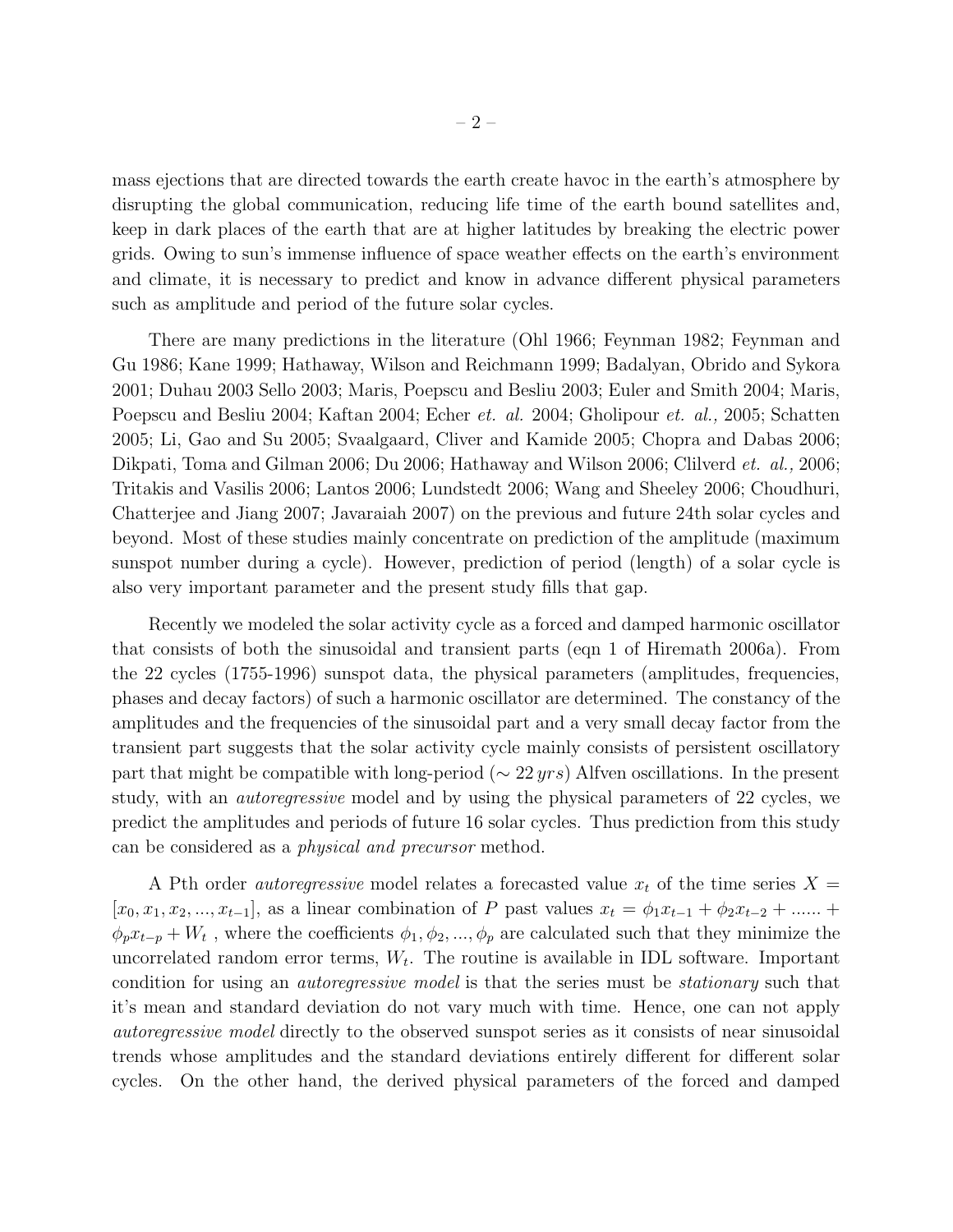harmonic oscillator (Hiremath 2006a) for all the 22 solar cycles are stationary and, hence in the following, we use an *autoregressive* model to predict the future 15 solar cycles.

The solution of the forced and damped harmonic oscillator (see the equation 1 of Hirmath 2006a) of the solar cycle consists of two parts : (i) the *sinusoidal* part that determines the amplitude and period of the solar cycle and, (ii) the *transient* part that dictates decay of the solar cycle from the maximum year and also determines bimodal structure of the sunspot cycle around the maximum years for some cycles. In the present study, we use physical parameters of the sinusoidal part only to predict amplitude and period of future cycles.

#### 2. Results and conclusion

Using past 22 cycles' physical parameters, we construct the next (23rd) solar cycle and presented in Fig 1. Except decaying part of the solar cycle, one can notice that the predicted curve exactly matches with the observed curve. With this encouragement and from an *autoregressive* model, the physical parameters of future 16 solar cycles are computed and reconstructed solar cycles are presented in Fig 2. For the coming cycles 24-38, the results are summarized in Table 1. In Table 1, the first column represents the cycle number, the second column represents the year from minimum-minimum, the third column represents the period (length) of the solar cycle and, the last column represents the maximum sunspot number during a cycle. It is interesting to note that the amplitude of the cycle 24 is low compared to the amplitude of cycle 23 and is almost similar to average value computed from all of the predicted models [\(http://members.chello.be/j.janssens/SC24.html\)](http://members.chello.be/j.janssens/SC24.html). Other interesting predictions are : (i) during the cycles 26, 27, 34. 37 and 38, the sun will experiences a very high solar activity, (ii) during cycle 31 (2087-2099 AD) the sun will experiences a very low sunspot activity and, (iii) length of the solar cycles vary from 8.65 yrs for the cycle 33 to maximum of 13.07 yrs for cycle 25.

To conclude, the solar cycle is modeled as a forced and damped harmonic oscillator. From the previous 22 cycles sunspot data, the physical parameters such as the amplitudes, the frequencies and phases of such a harmonic oscillator are determined. The sinusoidal part of the forced and damped harmonic oscillator of previous solar cycles is considered for the prediction of future 16 cycles. With an *autoregressive* model and using previous 22 cycles parameters, coming 16 solar cycles are reconstructed from the predicted parameters. Important results of this prediction are : the amplitude of coming solar cycle 24 will be smaller than the present cycle 23 and around 2087-2099 AD, the sun will experiences a very low sunspot activity.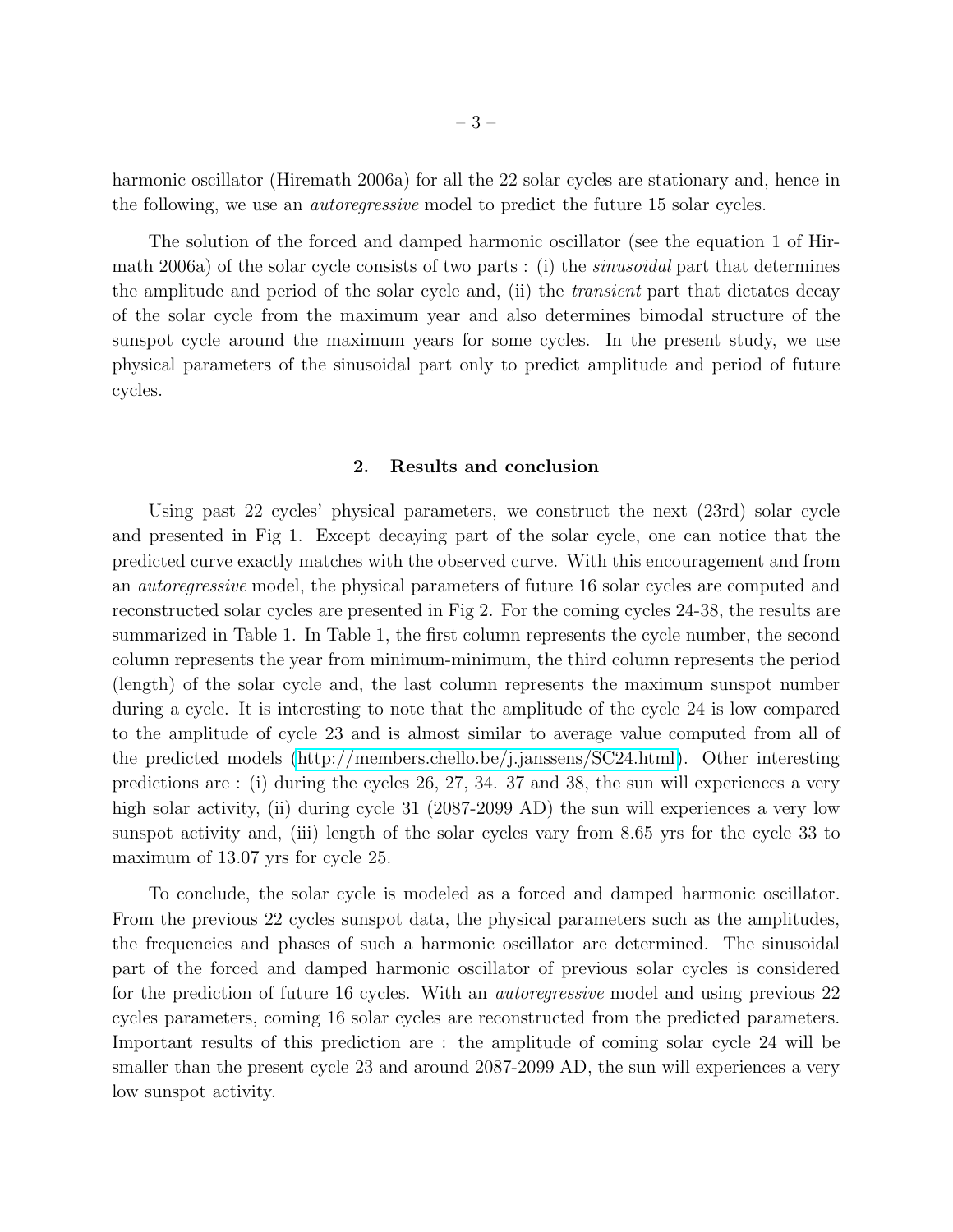The author is thankful to Dr. Luc Dame and Dr. Javaraiah for the useful discussions.

### REFERENCES

- Badalyan, O. G., Obrido, V. N & Sykora, J. 2001, solar physics, 199, 421
- Chopra, P & Dabas, R. S. 2006, in the Cospar Proceedings, Beijing
- Choudhuri, A. R., Chatterjee, P & Jiang, J. 2007, [astro-ph/0701527](http://arxiv.org/abs/astro-ph/0701527)
- Clilverd, M. A., Clarke, E., Ulich, T., Rishberth, H & Jarvis, M. J., 2006. Space Weather, vol 4, S09005
- Dikpati, M., Toma, G. D & Gilman, P. 2006, Geophys. Res. Lett., 33, L05102
- Du, Z. L. 2006, A&A, 457, 309
- Duhau, S. 2003, Sol. Phys., 213, 203
- Echer, E., Rigozo, N. R., Nordemann, D. J. R & Vieira, I. E. A. 2004, Annales Geophysicae, 22, 2239
- Feynman, J. 1982, JGR, 87, 6153
- Feynman, J & Gu, X. Y. 1986, Rev. Geophys., 24, 650
- Georgieva, K., Kiro, B., Javaraiah, J & Krasteva, R. 2005, Planet. Space. Sci., 53, 197
- Gholipour, A., Lucas, C., Arabi, B. N & Shafiee, M. 2005, Solar. Terr. Phys, 67, 595
- Javaraiah, J. 2007, MNRAS LETTERS, DOI: 10.1111/j.1745-3933.2007.00298.x
- Hathaway, D., Wilson, R. M & Reichmann, J. 1999, JGR, 104, 375
- Hathaway, D & Wilson, R. M. 2006, Geophys. res. lett., 33, L18101
- Hiremath, K, M & Mandi, P. I. 2004, New Astronomy, 9, 651
- Hiremath, K. M. 2006a, A&A, 452, 591
- Hiremath, K. M. 2006b, ILWS Workshop, Goa, India, Edts : Gopalswamy, N and Bhattacharya, A., p. 178
- Kaftan, V. 2004, in the proceedings of IAU symp 223, p. 111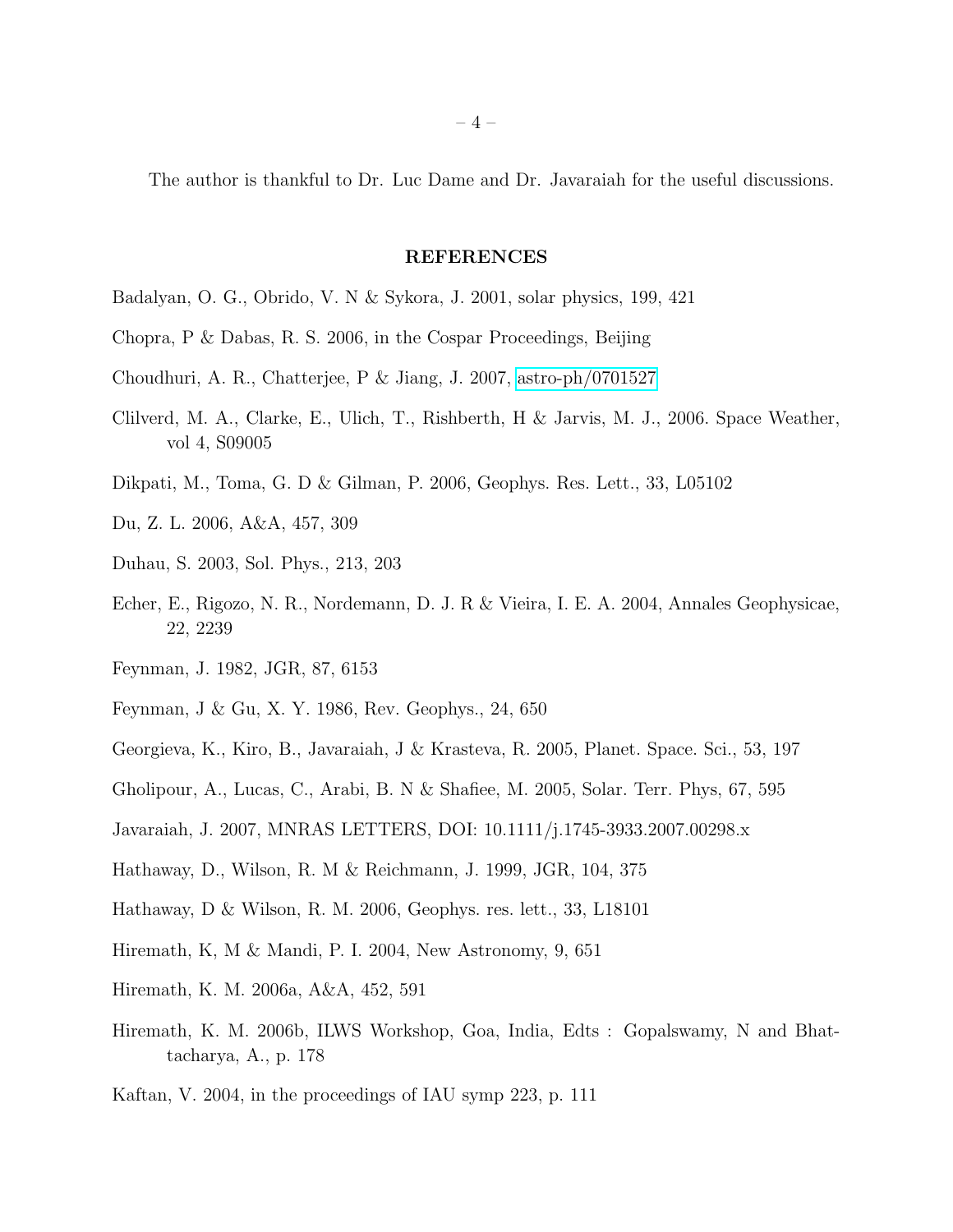- Kane, R. P. 1999, Sol. Phys., 189, 217
- antos, S. 2006, Sol. Phys., 236, 399
- undstedt, H. 2006, Advance. Space. Res., 38, 862
- Mari, S. G., Popescu, M. D., & Besliu, D. 2003, Romanian. Astron. Journ., 13, 139
- Mari, S. G., Popescu, M. D., & Besliu, D. 2004, in the proceedings of IAU Symp 233
- Li, K.J., Gao, P. X & Su, T.w. 2005, Chin. J. Astron. Astrophys., vol 5, No 5, 539
- Ohl, A. I. 1966, Sol. Dannye, No. 12, 84
- Sello, S. 2003, A & A, 410, 691
- Schatten, K. 2005, Geophys. Res. Let, 32, L21106
- Svalgaard, L., Cliver, E. W & Kamide, Y. 2005, Geophysical. Res. Let, 32, L001104
- Vasilis, T., Helen, M & George, G. 2006, in the proceedings of AIP conference, 848, 154
- ang, Y. M & Sheeley, Jr, N. R. 2006, Nature Phys, vol 2, Issue 6, 367

<sup>– 5 –</sup>

This preprint was prepared with the  $\mathrm{AAS}$  LATEX macros v5.2.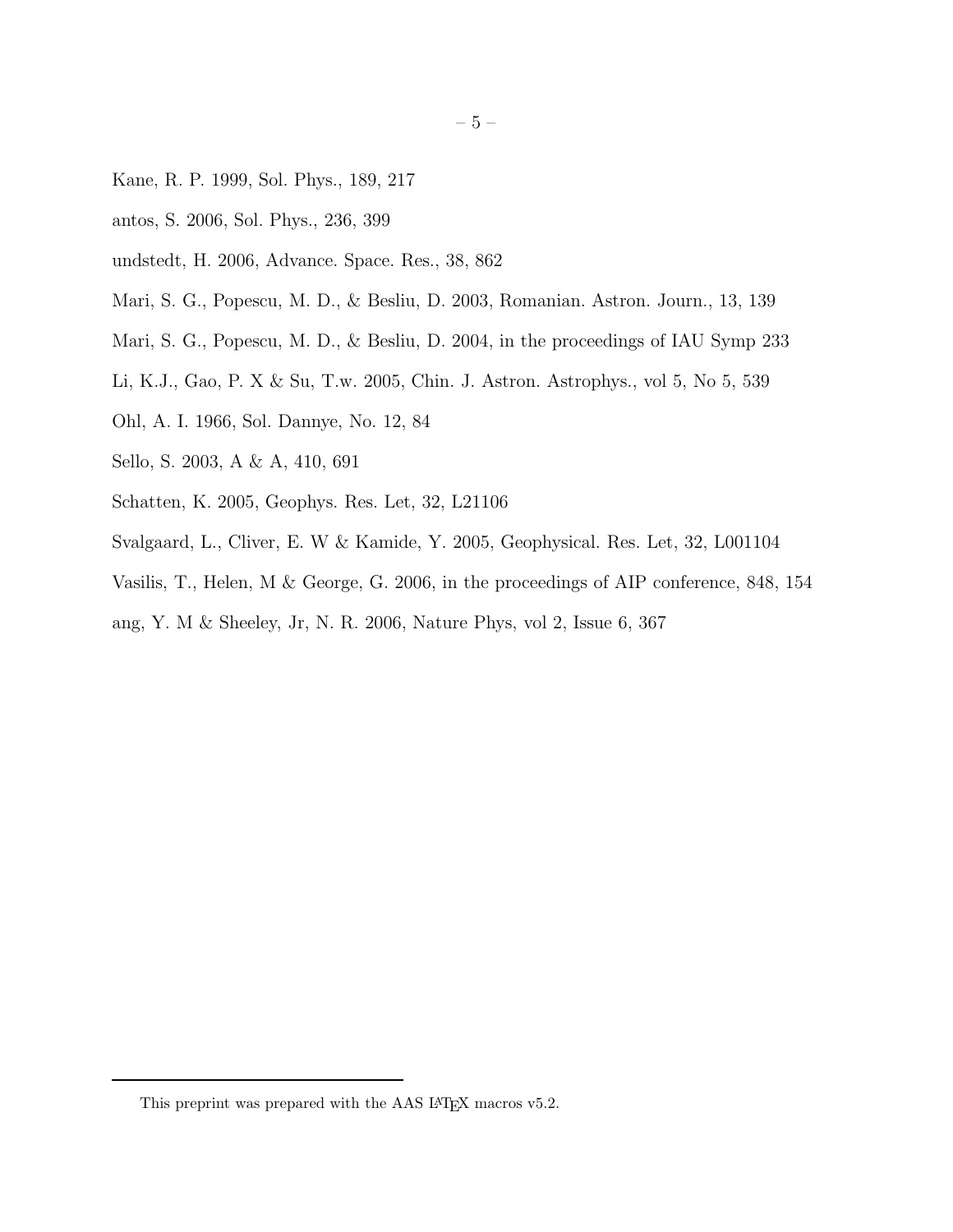

Fig. 1.— Prediction of the future solar cycles. (a) The left plot illustrates the predicted (red continuous) curve over plotted on the observed (blue curve) sunspot cycle 23. The dashed red curves represent uncertainty in the Prediction. (b) The right plot illustrates predicted future 15 solar cycles. The red numbers over different solar cycle maximum are the cycle numbers.